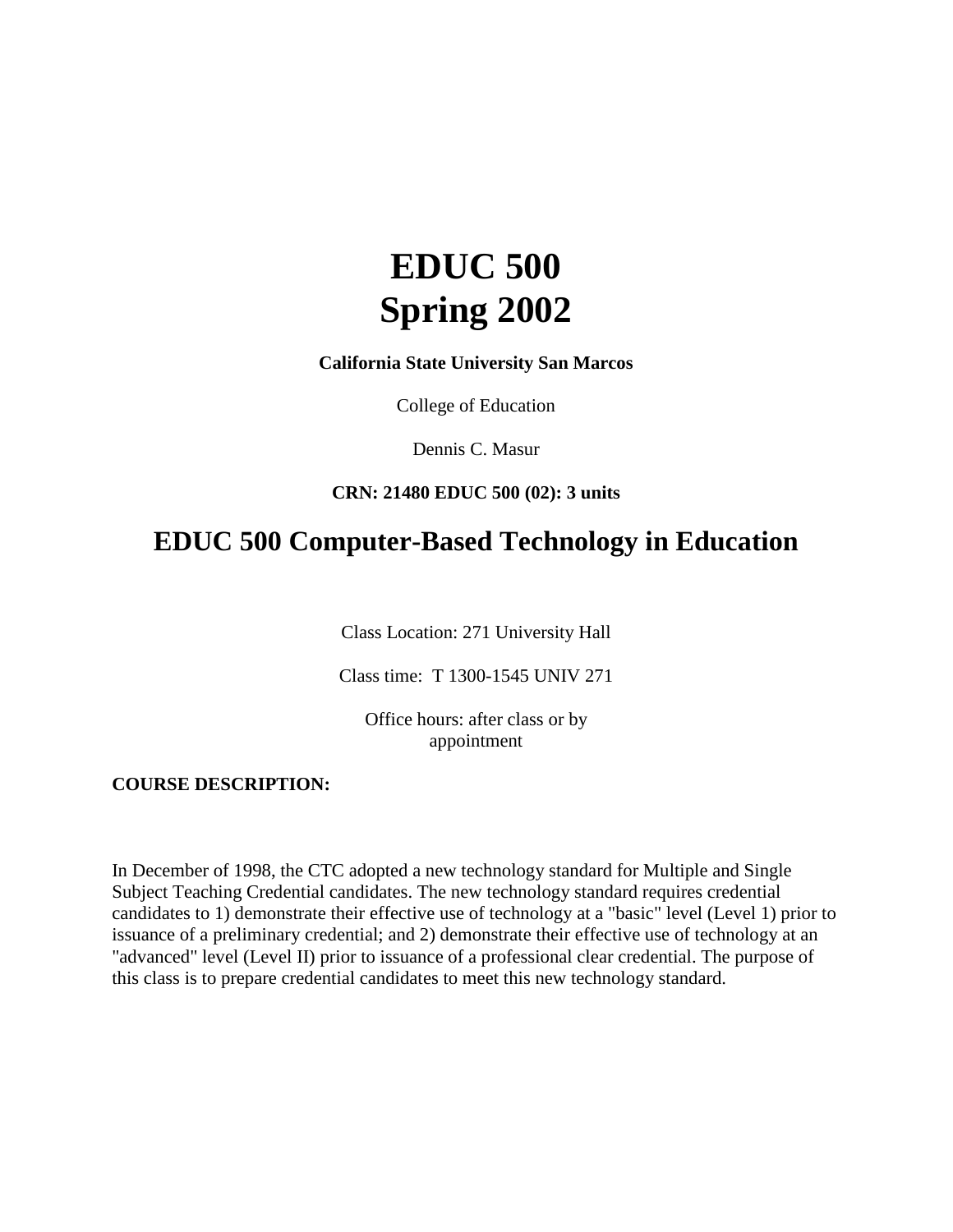# **Standard 20.5 - Use of Computer-Based Technology in the Classroom**

Candidates are able to use appropriate computer-based technology to facilitate the teaching and learning process.

This class emphasizes the curricular implications of computer-based technologies in education. It has been designed to work in tandem with other courses in the Teacher Education Program in meeting the California State requirement for computer education course work to obtain a preliminary teaching credential. If you are entering the teacher education program, you will be challenged to use what you have experienced in educational settings, EDUC 350, and what you know about teaching children. If you are already teaching in the classroom you will be encouraged to apply what you are learning in educational settings.

# **PREREQUISITE**

Successful completion of the CSUSM Computer Literacy requirement or approval of instructor. This course is designed to enable decision-making regarding the use of computers to an educational setting. It does not cover instruction of basic computer competencies.

### **REQUIRED TEXT AND MATERIALS**

- Teachers Discovering Computers: Integrating Technology in the Classroom (Shelly & Cashman)
- Five Disks 1.40 MB PC or Mac Format (Label with your name) OR ZIP Disk
- Pay for Print Card: May be purchased in Academic Hall 202
- Student membership in CUE and ISTE (form given out in class)

### **RECOMMENDED TEXT**

NETS for Students: Connecting Curriculum & Technology. (2000). International Society for Technology in Education (ISTE). ISBN 1-56484-150-2

### **Optional Resources**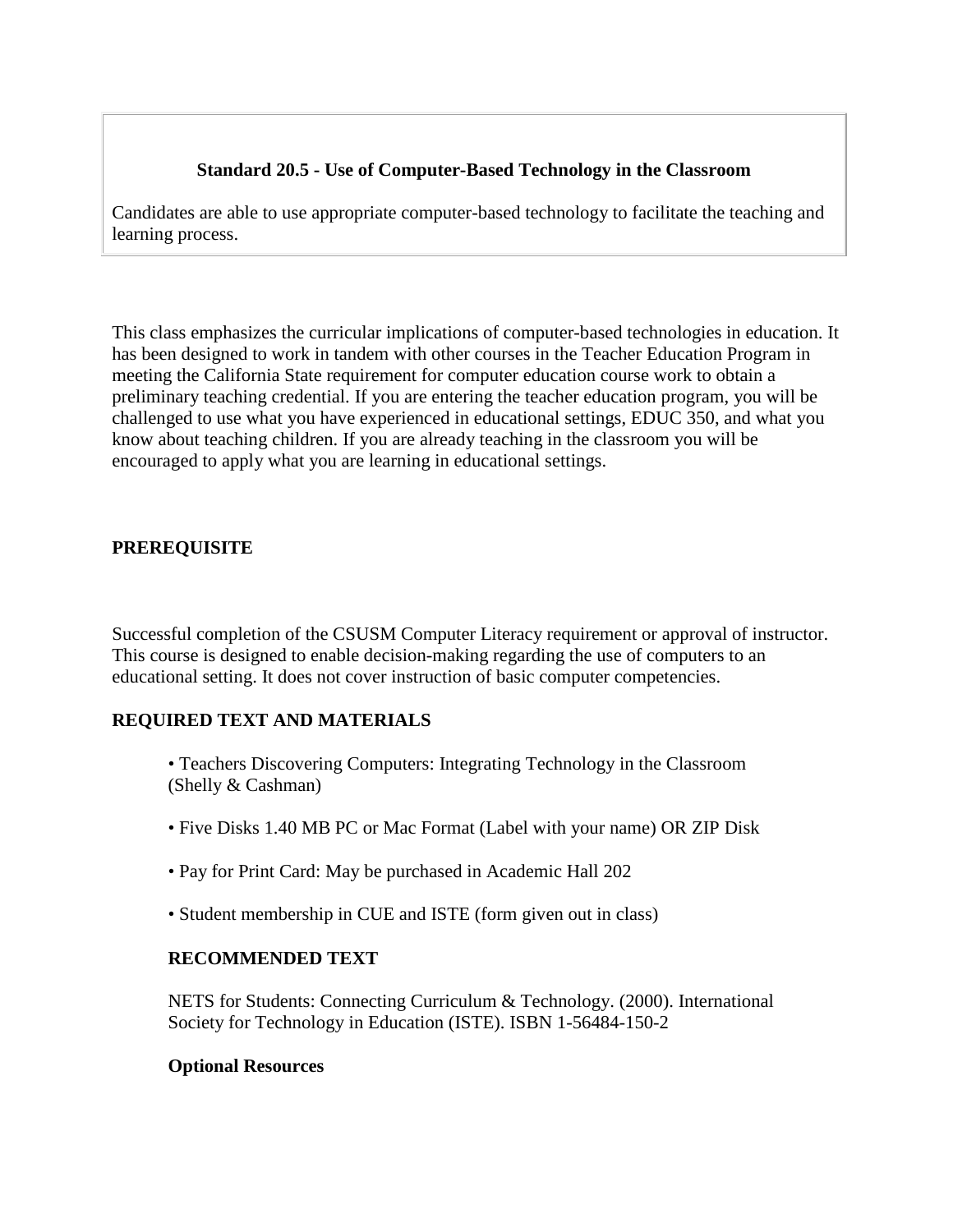• Bowers, C.A. 1988. *The Cultural Dimensions of Educational Computing*. Teachers College: New York, NY.

• Cummins, Jim & Sayers, Dennis. 1995 *Brave New Schools: Challenging cultural literacy through global learning networks*. St. Martin's Press: NY.

• National Educational Technology Standards for Teachers: NETS Book

#### **COE Mission Statement**

The mission of the College of Education Community is to collaboratively transform public education by preparing thoughtful educators and advancing professional practices. We are committed to the democratic principles of educational equity and social justice for all learners, exemplified through reflective teachers, learning and service. We value diversity, collaboration, professionalism and shared governance.

### **COURSE OBJECTIVES**:

This class will help you to:

• gain proficiency in the use of computers

• make informed and critically reflective decisions regarding the choice, use and creation of educational technology applications

The following required competencies for all California teachers have been established by legislation. Commencing January 1, 2000, the minimum requirements for the preliminary multiple or single subject credential include demonstration of the ability to do the following:

(1) Identify issues involved in the access to, use of, and control of computer-based technologies, including, but not limited to:

(a) the impact of technology upon the learning process;

(b) the moral, legal, and ethical implications, including copyright infringement;

(c) the economic and social implications of that access, use, and control, including the need

to provide equitable access to technology.

(2) Demonstrate, within appropriate subject areas and grade levels, the application and use of computer-based technology as a tool to enhance the development of problem solving skills, critical thinking skills, or creative processes through course-based projects and demonstration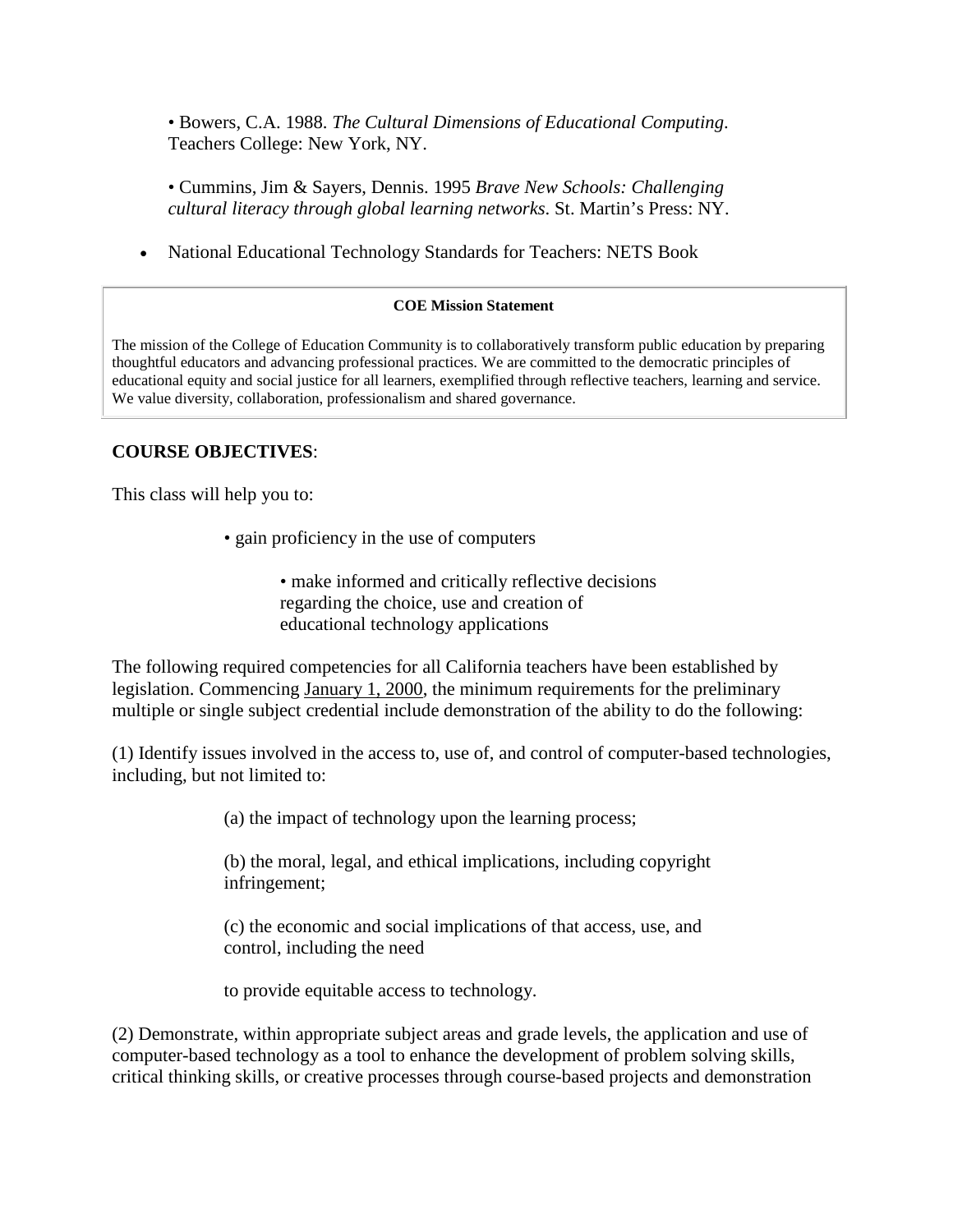lessons. Demonstrate knowledge of basic operations, terminology, and capabilities of computerbased technology and the use of computer hardware, software, and system components.

(3) Appropriate to the subject area and grade level, demonstrate a basic understanding of and ability to use representative programs from each of the following categories:

> (a) computer applications and electronic tools, such as word processing, data bases, graphics, spreadsheets, telecommunications (including email), portfolio management, page-layout, networking, reference, and authoring software;

(b) technology-based activities, such as simulations, demonstrations, tutorials, drill and practice, and interactive software;

(c) utility programs for classroom administration, such as those for record keeping, gradebook, lesson planning, generating instructional materials, and managing instruction.

(4) Demonstrate the application and use of computer-based technologies as tools to enable the development of problem-solving skills, critical thinking skills, and creative processes. Examples of such skills and processes are: gathering and analyzing data, generating and testing hypotheses, classifying, comparing and contrasting, inferring, evaluating and composing and designing.

# ADMINISTRATIVE REQUIREMENTS OF STUDENTS

The linked image cannot be displayed. The file may have been moved, renamed, or deleted. Verify that the link points to the correct file and location.

This class will utilize distributed learning instructional strategies. Students must keep up with class assignments from week to week and will complete the lab assignments in both on-campus or off-campus locations. Plan to spend up to seven hours out of class each week to complete required readings, communicate with email, complete or expand lab assignments and to gain familiarity with educational technology applications.

Students are required to keep a copy of all work and are expected to submit examples of best practice for their portfolio evaluation. All proof of work accomplished is the responsibility of the student. Students will construct a notebook, portfolio, including disk(s) of the work done over the semester to serve as a professional portfolio and sampling of technology accomplishments. In some cases assignments may be completed within the allotted class time.

Please be sure to read and understand the CSUSM policy on plagiarism and cheating as it will be strictly enforced. Academic dishonesty including plagiarism or copyright infringement will be reported to the University and will result in a course grade of F.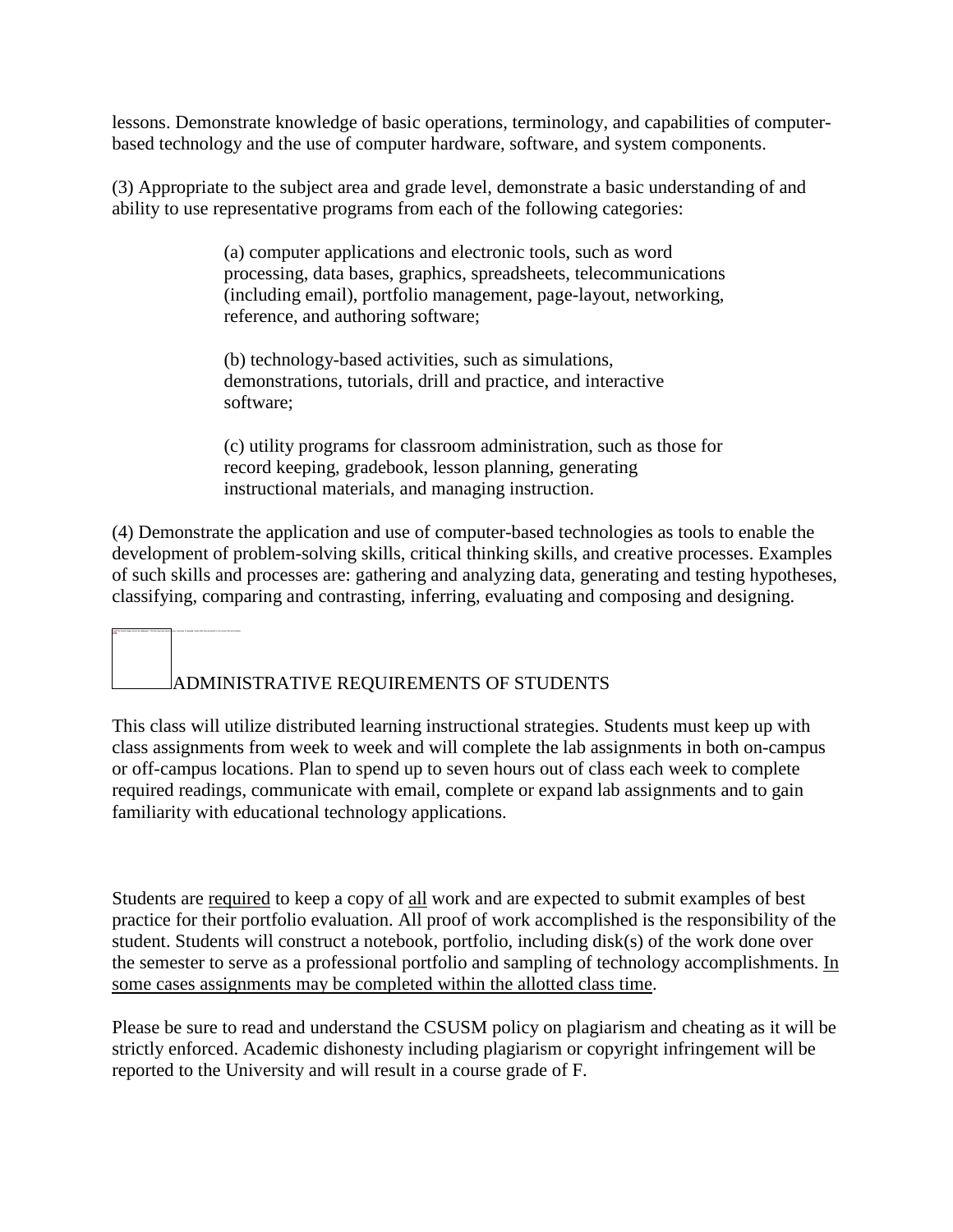# **Attendance Policy**

Due to the dynamic and interactive nature of this course, all students are expected to attend specifically designated classes and communicate regularly with email study groups and instructor to participate in distributed learning activities. Attendance for Ed500 is measured by the degree of active participation both online and in class, the quality of lab work assignments, and the degree of investment as evidenced by positive interaction with professor and peers. Should the student have extenuating circumstances, s/he should contact the instructor as soon as possible.

# **REQUIREMENTS AND EVALUATION:**

California State University San Marcos has adopted an all-university writing requirement. In each course, students are required to write at least 2500 words in essays, exercises, papers and examinations.

### • **Quizzes, Labs and Assignments**

Quizzes will cover any material taught during class lessons or assigned readings. Labs will reflect work done at the computers. Assignments will be made to reinforce concepts covered in class and to provide adequate practice. Dependability and promptness are expected. Late assignments will receive reduced points. If you find you cannot be in class, please make sure another class member delivers your assignment. All assignments should be prepared in a digitized format and **printed out free of spelling and/or grammar mistakes**. Back up your work regularly. (Note: Email and WebCT assignments  $=$  5 points each; all other assignments  $=$ 10-15 points; Quiz = 30 points).

### • **Assignment Evaluation**

Total points for an assignment (may be 15, 10, or 5 points) will be given when: all components of the assignment have been completed to the fullest extent and submitted on time, no grammar or spelling errors are evident, and student has shown understanding of the course concepts addressed in the assignment. Points are deducted for late, incomplete or when the quality of the work does not reflect a graduate level.

### • **Portfolio Assessment and Final Project**

Critical Analysis: This class requires that you engage in self-reflection to assess the degree to which you have comprehended and are able to apply the concepts covered in this class. You are required to create a portfolio of appropriate samples from your class assignments that you believe best reflect your progress and growth. These may include, but not be limited to the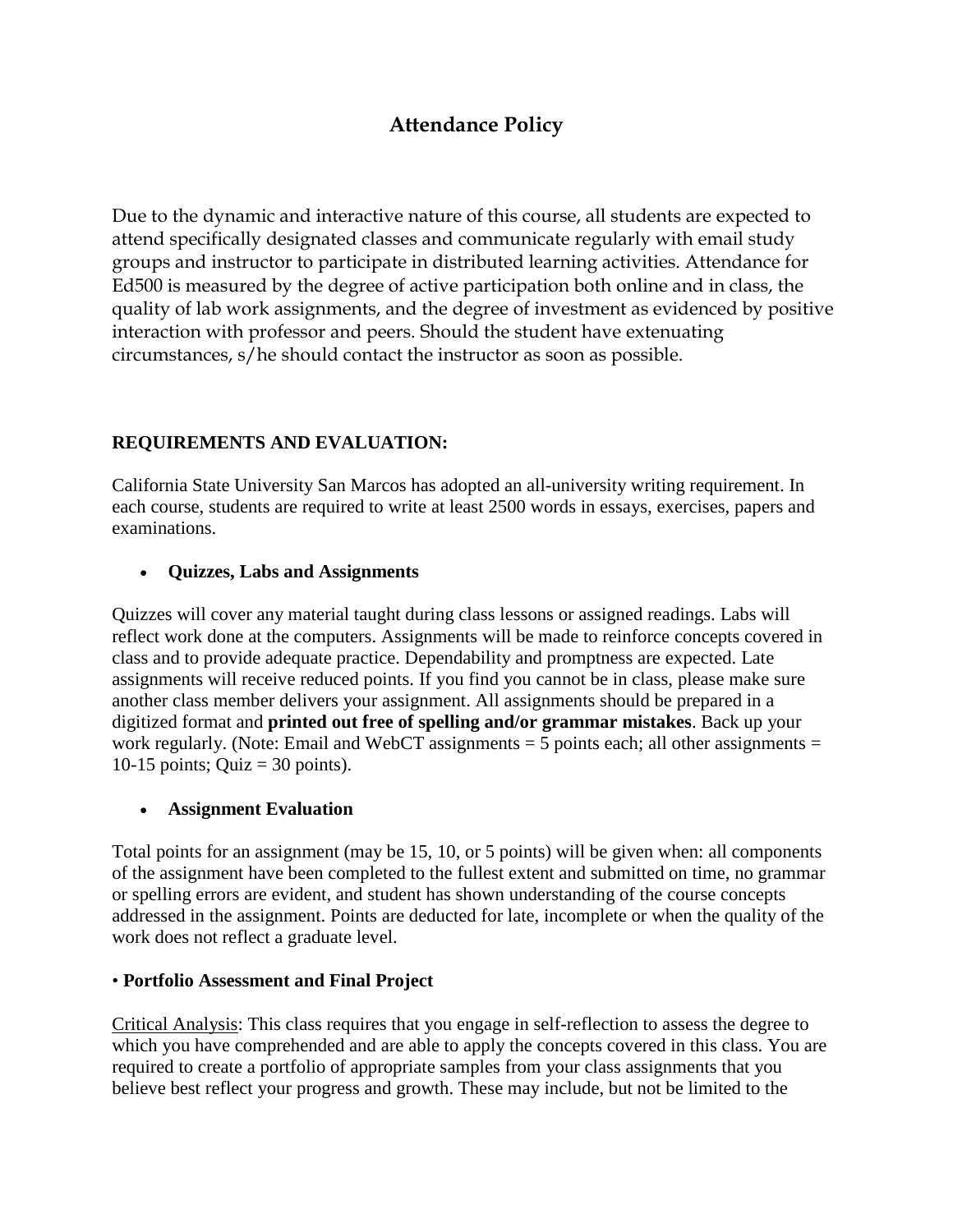following: sample of a word-processed document, database or spreadsheet projects, PowerPoint or HyperStudio Stacks, telecommunication assignments. Your portfolio will be submitted with 6 samples, 2 reflections, & journal of readings: Portfolio is organized in a folder with a cover page and table of contents.

Reflection: From your portfolio samples, select two that are most meaningful to you. Using a word processor, compose a critical reflection describing (a) why you selected these two to write about,

(b) what did you enjoy about completing them? (c) what challenges did they present? (d) how did you overcame any obstacles? (e) what did you learn from those assignments? And, most importantly…(f) how would you change your work now that you have had time to reflect? (These reflections equal three pages double spaced, 12 point Times Font - submitted with portfolio).

Synthesis: From the items in your portfolio, select one application that you would like to investigate further. Develop a student project beyond what the original assignment required. Expand and demonstrate your skills in the application to a higher degree (instructor approval required). The goal of this assignment is to demonstrate your ability to identify, act on, and achieve goals for self-learning with educational applications of technology. (Final Project). This project will be presented to the class prior to the week of finals.

Application: Using the Lesson Plan Template specified, create a lesson utilizing technology to teach a particular content or skill (developed in the final project). Describe the target population (including age), curriculum standards, instructional objectives, instructional plan for implementation, and methods of evaluation. If you have not previously taught in the classroom, take your plan to a classroom teacher and get feedback before you present. This lesson plan will coincide with the Synthesis (Final Project). (use ASSURE lesson plan format from your textbook).

### **• Class Investment**

Your investment in this class is demonstrated through regular class attendance and participation, through active, constructive and creative contributions - both online and in class, and through participation in cooperative collaborative learning. The past experience, teaching and computer expertise of class members will benefit everyone and provide a valuable resource for the class

50% - labs & assignments

30% - quizzes, portfolio and final project

20% - class investment (attendance and participation)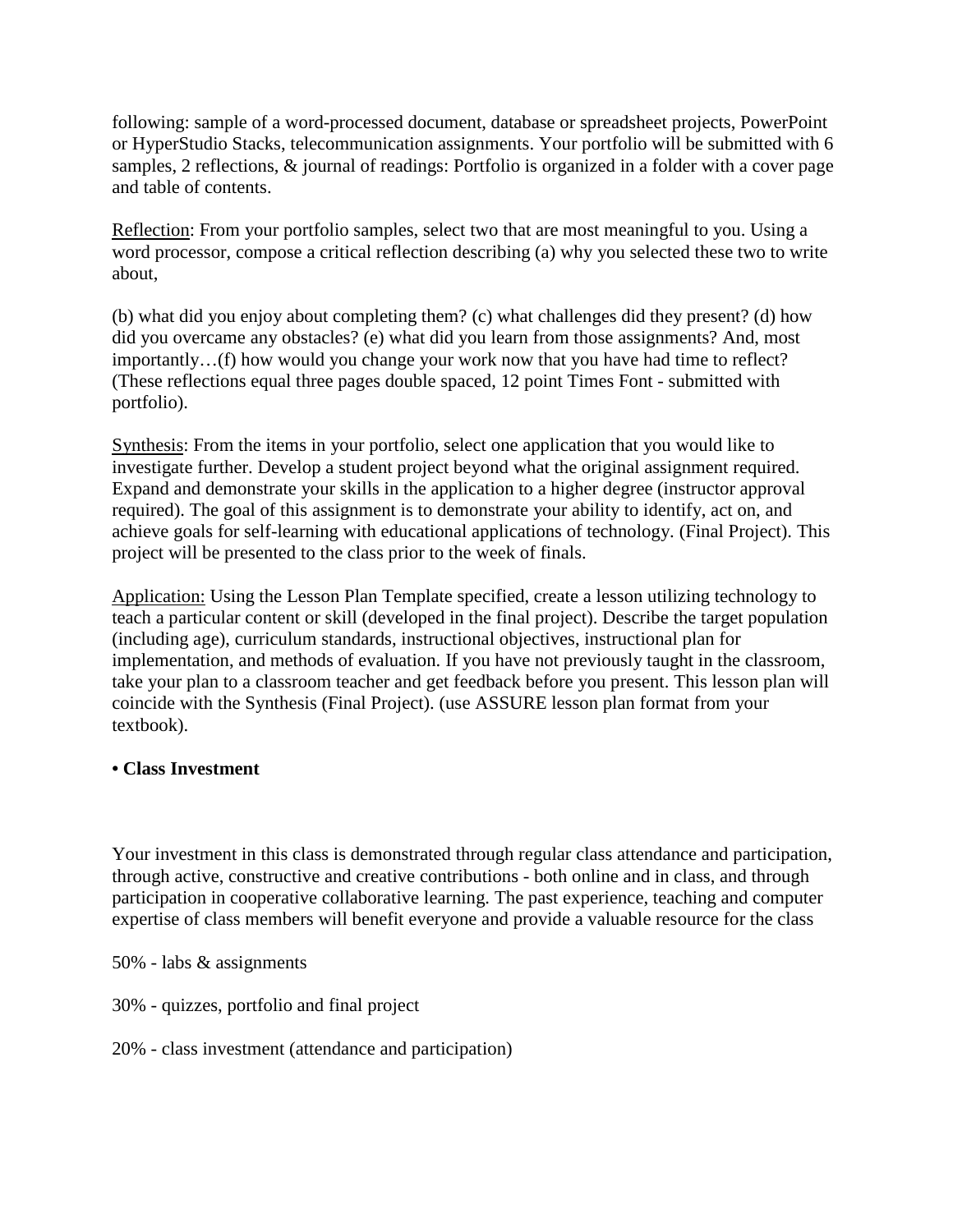### **GRADING PROCEDURES AND ASSIGNMENTS**

### Grading is calculated on the standard

#### of

| $94 - 100 = A$  | $80 - 83 = B$   | $70 - 73 = C$  |
|-----------------|-----------------|----------------|
| $90 - 93 = A$   | $77 - 79 = C +$ | $60 - 69 = D$  |
| $87 - 89 = B +$ | $74 - 76 = C$   | below $60 = F$ |
| $84 - 86 = B$   |                 |                |

You must maintain a B average in your teacher education courses.

### **Statement of CLAD Emphasis**

In 1992, the College of Education voted to infuse Crosscultural, Language and Academic Development (CLAD) competencies across the curriculum. The CLAD competencies are attached to this syllabus and the competencies covered are highlighted.

# **Definitions**

The following definitions are applied from SEC. 2. Section 44259.3 in the Education Code:

(1) "Educational technology" means the use of computer-based technology in instruction.

(2) "Computer-based technology" means technologies based on the computer, such as telecommunications, interactive video, and compact disks.

(3) "System components" means hardware and includes, but is not limited to, printers, monitors, modems, disk drives, scanners, video capture devices, video projection devices, compact diskread only memory (CD-ROM), and other peripherals that work together in a system.

(4) "Telecommunications" means the use of computers, modems, and telephone lines to move